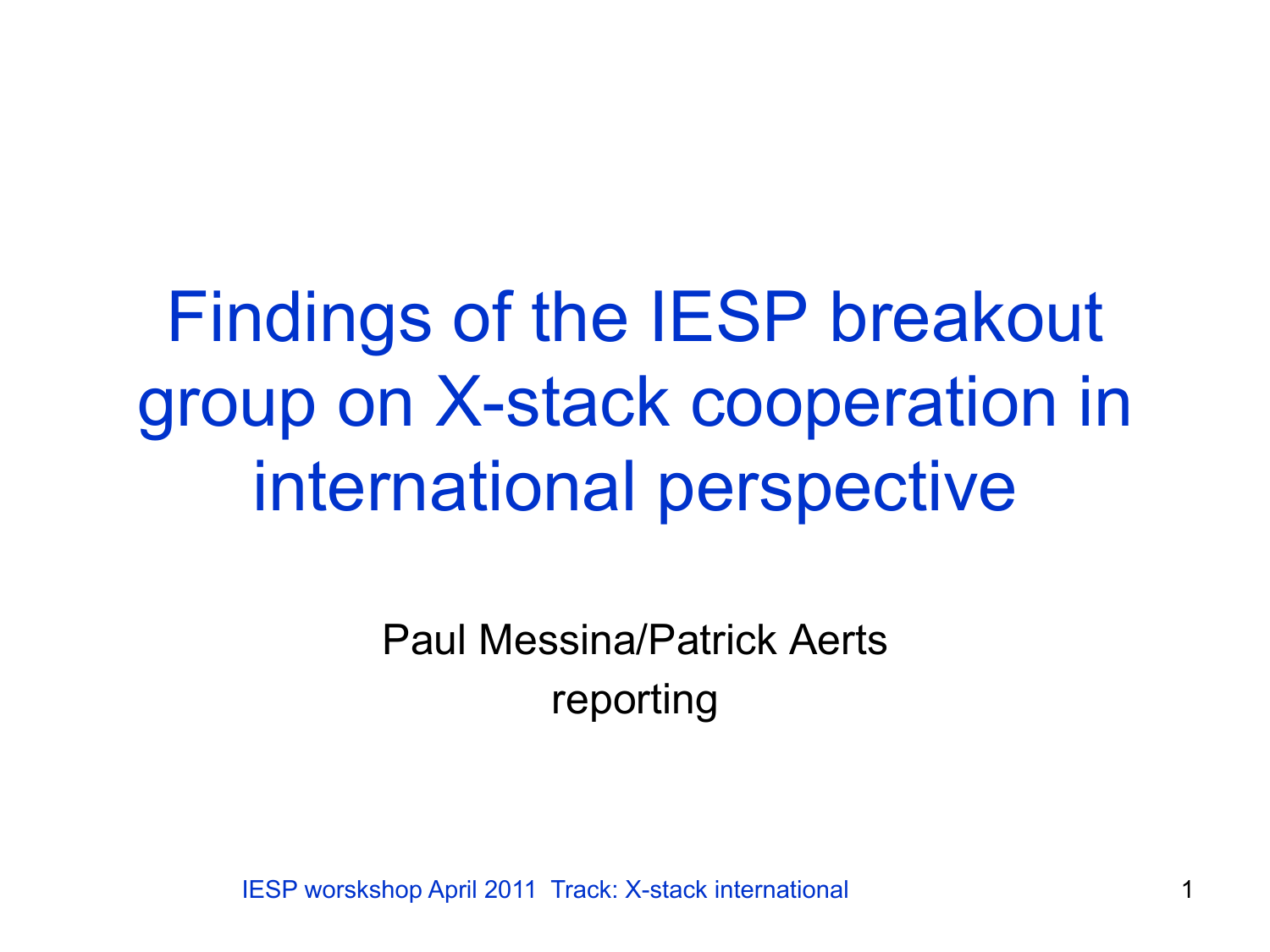## Europe

- EC is committed to be fully engaged in all levels of development into Exascale and beyond
- This involves
	- technology development
	- Software
	- Applications
- How?
	- Test centres (co-development?)
	- Open source from the onset (how?)
	- Funding through FP7-FP8 and …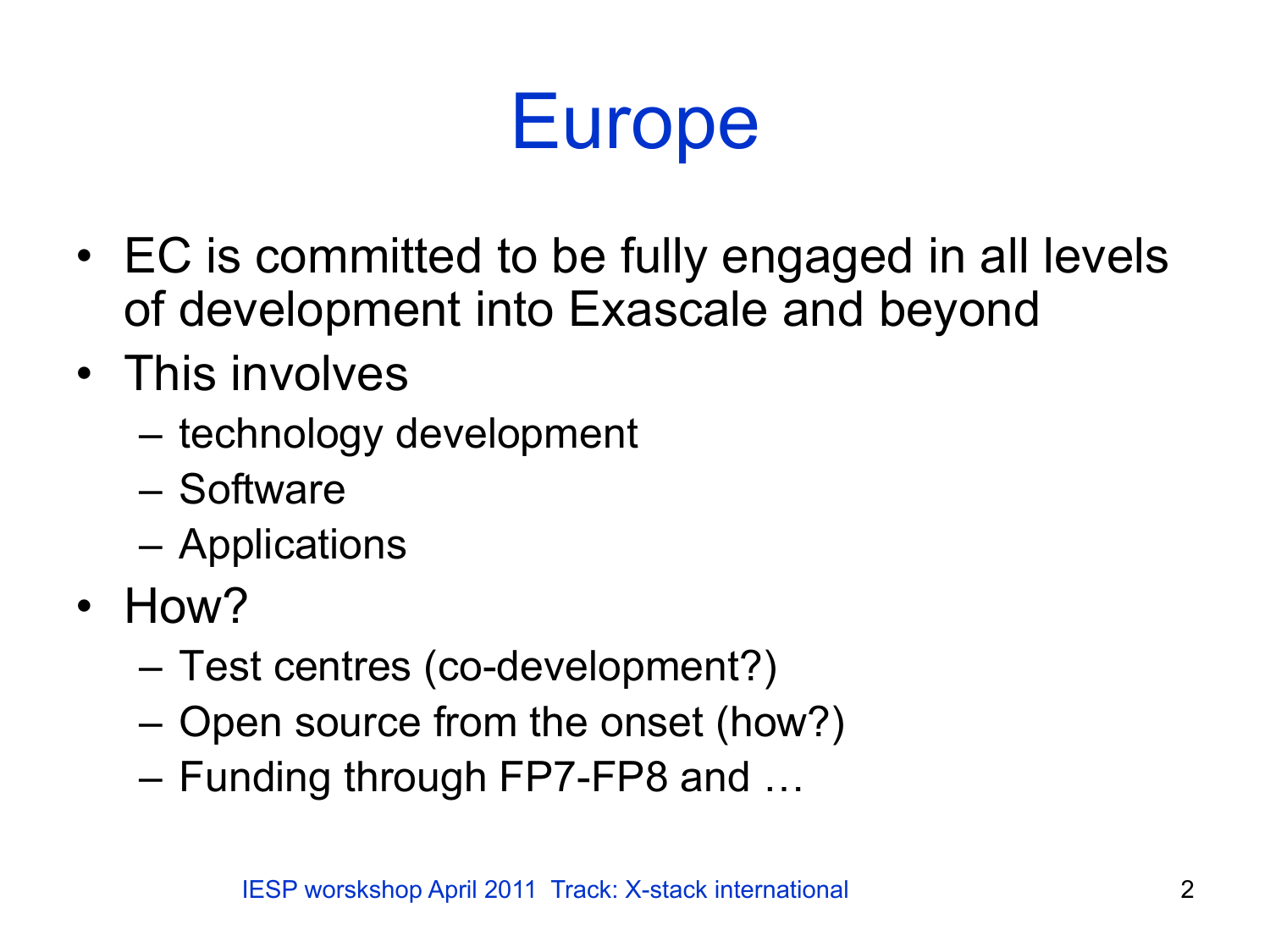# European flavours (1)

- International interaction body for exascale: EESI
- EESI project due to be extended for another few years after October next
- EESI and PRACE communicate well
- In Europe: discussion on "European IP"
- How to balance between
	- Exascale-*development*
	- Beyond exascale *research*
- How to balance between
	- Framework funding
	- Beyond Framework funding ("Iter or Cern model")
	- Research Council funding at the national levels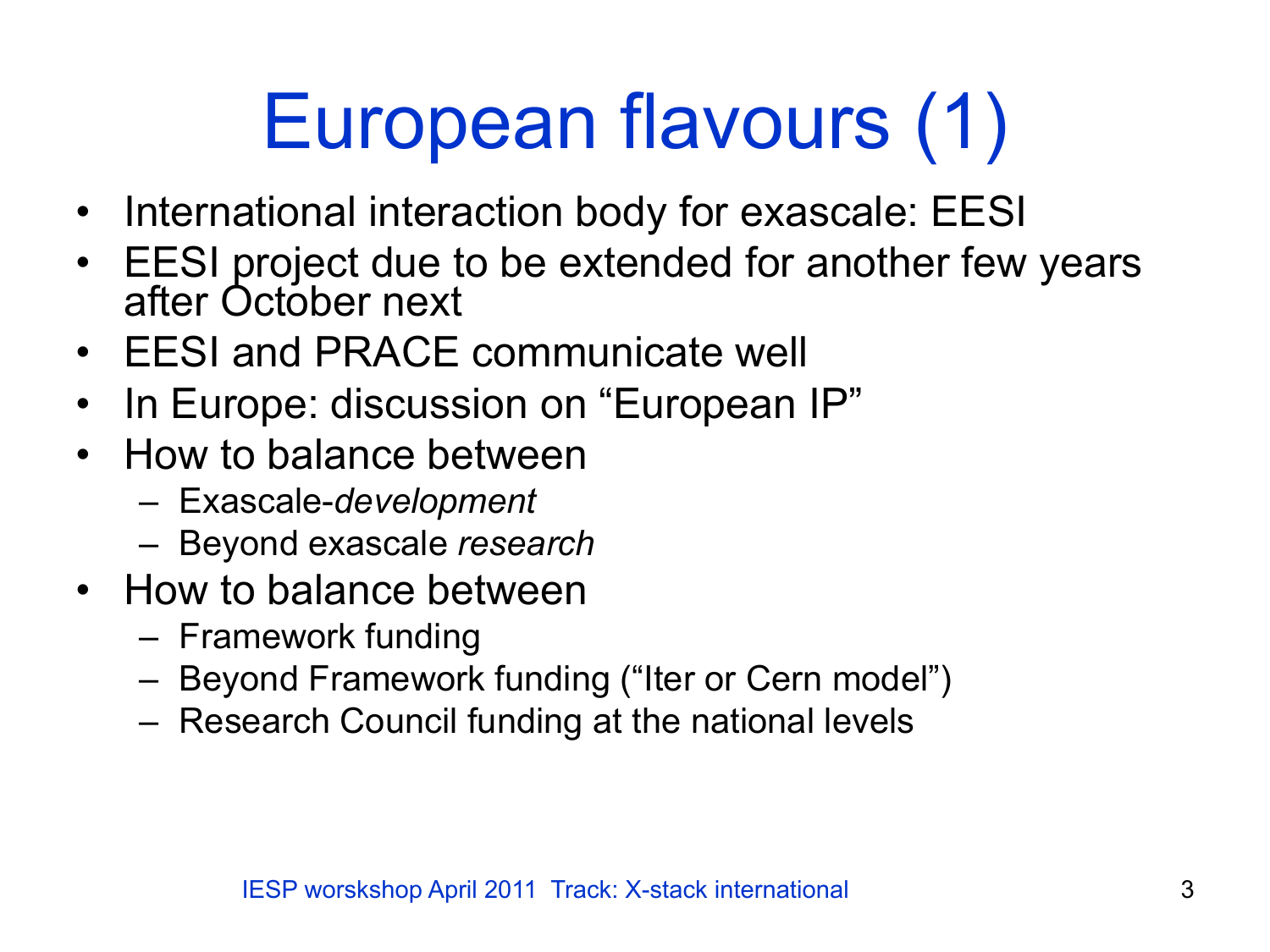# European flavours (2)

- How to balance between
	- Incremental developments and medium scope (FPx?)
		- Scientists need to publish-> applications conservatism
		- Industry looks for optimum investment with a 3-4 year scope
		- European economic/social impact of investments
	- Disruptive technologies and long term scope (Research Councils?)
		- New operating systems
		- New programming languages
		- New computer designs
		- New materials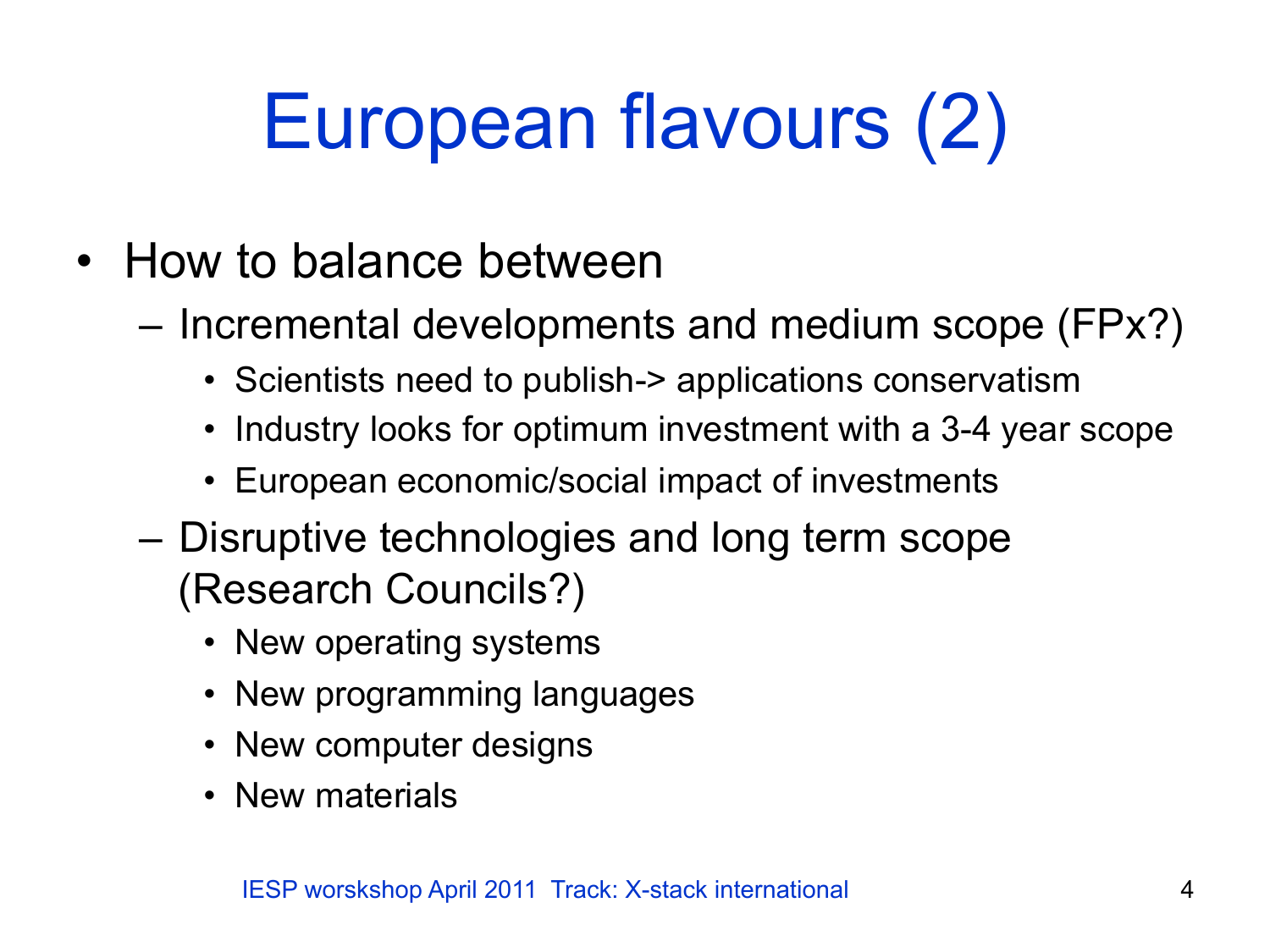## Japanese flavors (1)

**JST CREST (Core Research for Evolutional Science and Technology) for "Post-Peta HPC technologies" (See also: http://www.senryaku.jst.go.jp/teian/en/koubo/04-ch2202.html)**

- • **\$ 5M (500-600M JPY) for 5-7 years ~\$40 million total (4-5 B JPY)**
- • **System** *software***-oriented, NOT hardware**
- • **Assume post-petascale architecture**
- • **Real Software deliverable pieces required, not just papers**

**Research for the next of NGS (exascale?) will also be conducted in the AICS (Kobe Center)** 

• **2 teams currently by Ishikawa and Sato** 

**In the 4th Science and Technology Basic Plan (FY2011-FY2015)** 

- • **Now under discussion toward exaflops class HPC technology**
- IESP worskshop April 2011 Track: X-stack international 5 • **Recent turn of events may change priority (green, safety)**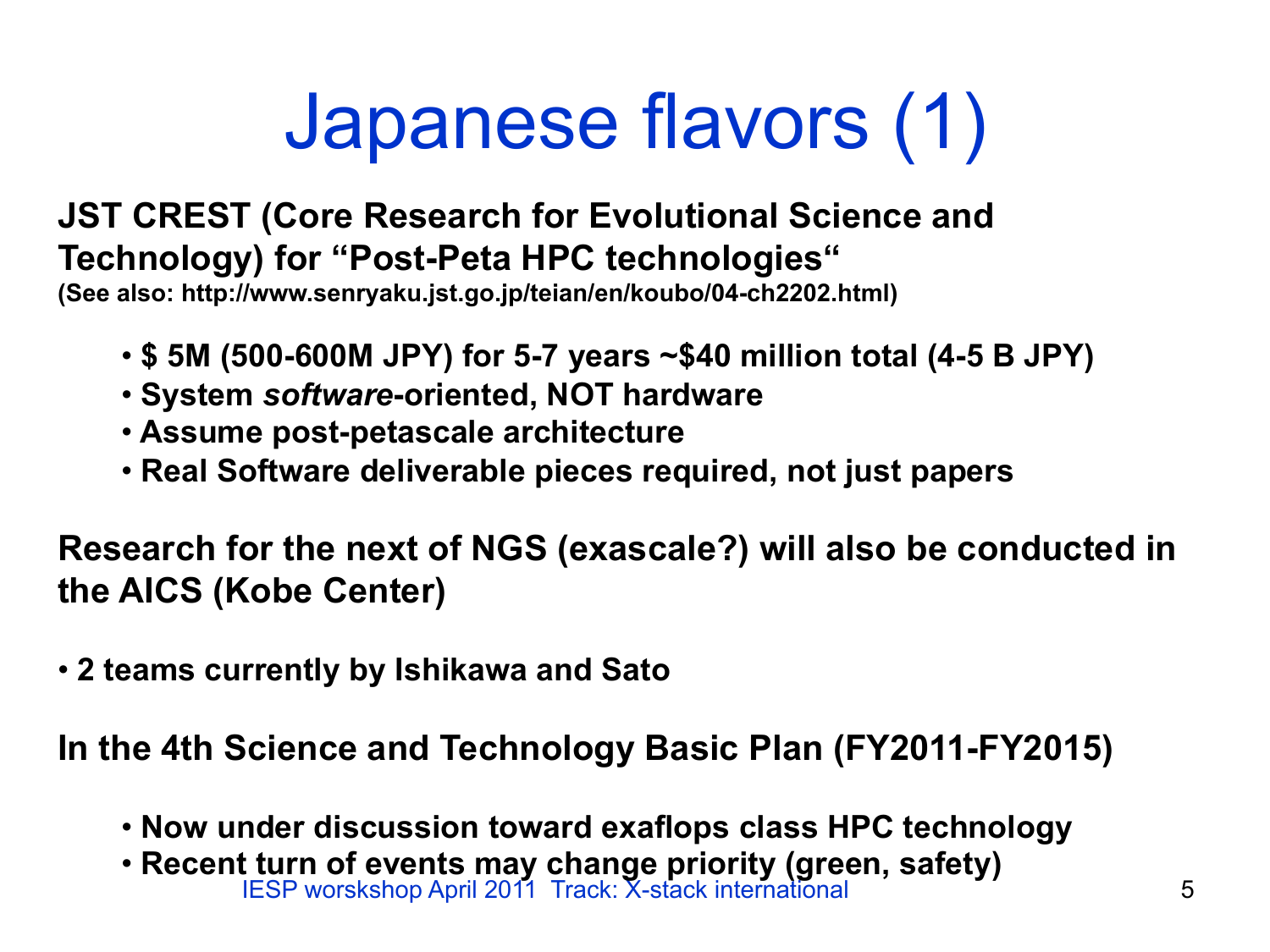#### JST-CREST Post-Petascale First Round (Started Apr. 1, 2011)

- Parallel System Software for Multi-Core and Many-Core (OS)
- System Software for Post Petascale Data Intensive Science (Data, Filesystem)
- Highly Productive, High Performance Application Frameworks for Post Petascale Computing (Programming, Frameworks)
- ppOpen-HPC (Numerical Library)
- Development of an Eigen-Supercomputing Engine using a Post-Petascale Hierarchical Model (Numerical Library)

2<sup>nd</sup> round call due May 17<sup>th</sup>, to start Oct. 1, 2011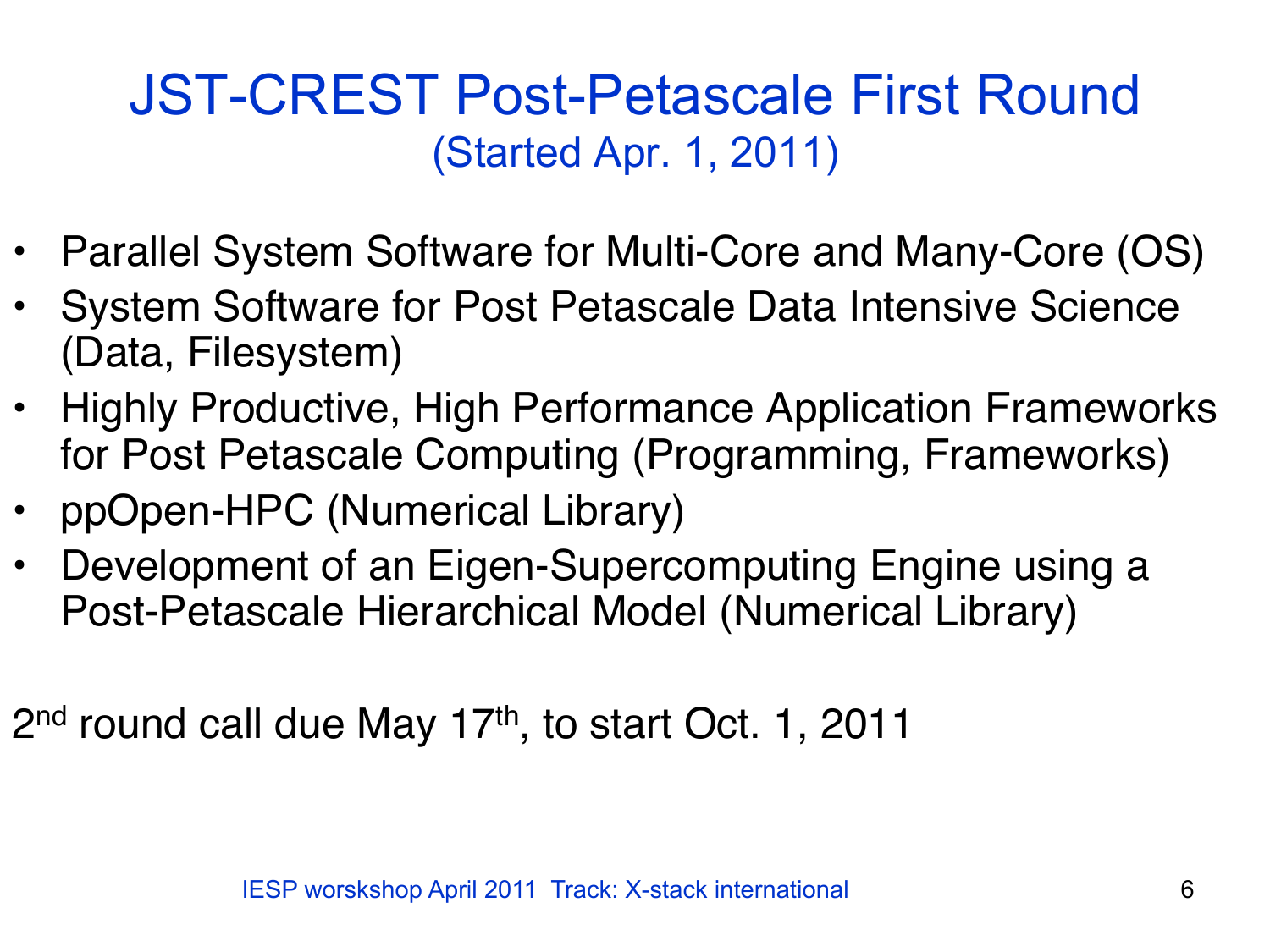## Chinese flavors

- Wants very much to participate
- 5 years working plan
- China presently in between 5y-plans
- Next meeting China presents what is known about the next 5y-plan, but encompasses research centres for software (numerical) and applications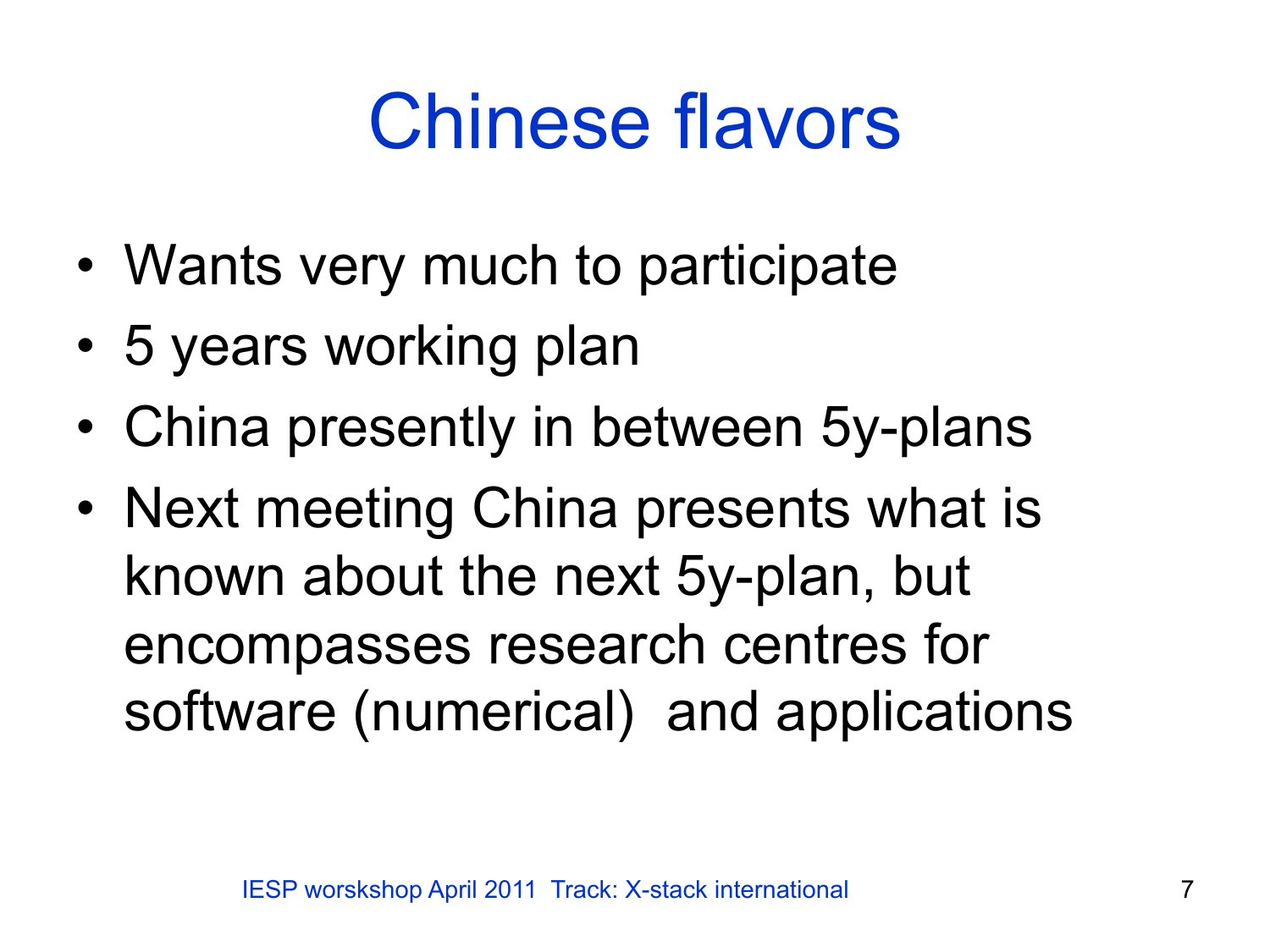## Remarks from the X-stack group (1)

- International cooperation
	- Formalise IESP
	- Workshop and standardisation/workshops for exchange of information
	- Roadmap: identify topics that can be tackled incrementally and those that better be tackled through disruptive approaches
	- Roadmap: identify master plan approach versus competition at micro level
	- Or should we only adopt small example/pilot projects to cooperate on from 2012 and learn from that rather than wait for everything to worked out in full
	- Use gap analysis results to inspire national research funding programs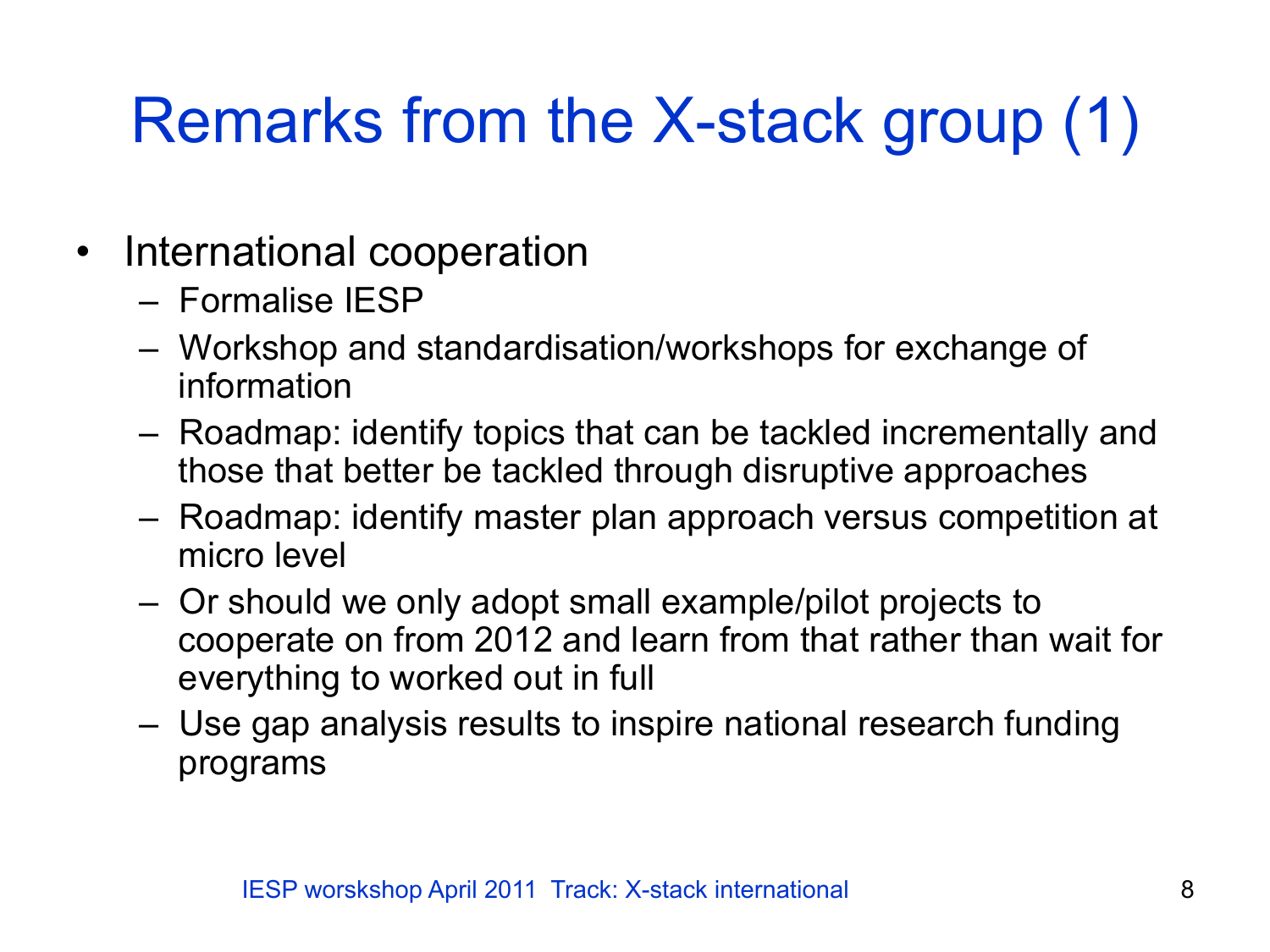## Remarks from the X-stack group (2)

- Inject (funded) disruptive technology research activities into IESP
- Cooperation certainly possible for tools, libraries, emulators
- IP: Japan, EC, software must be open source
- IP: China Open source high recommended
- IP: chose early between the two flavors of open source licensing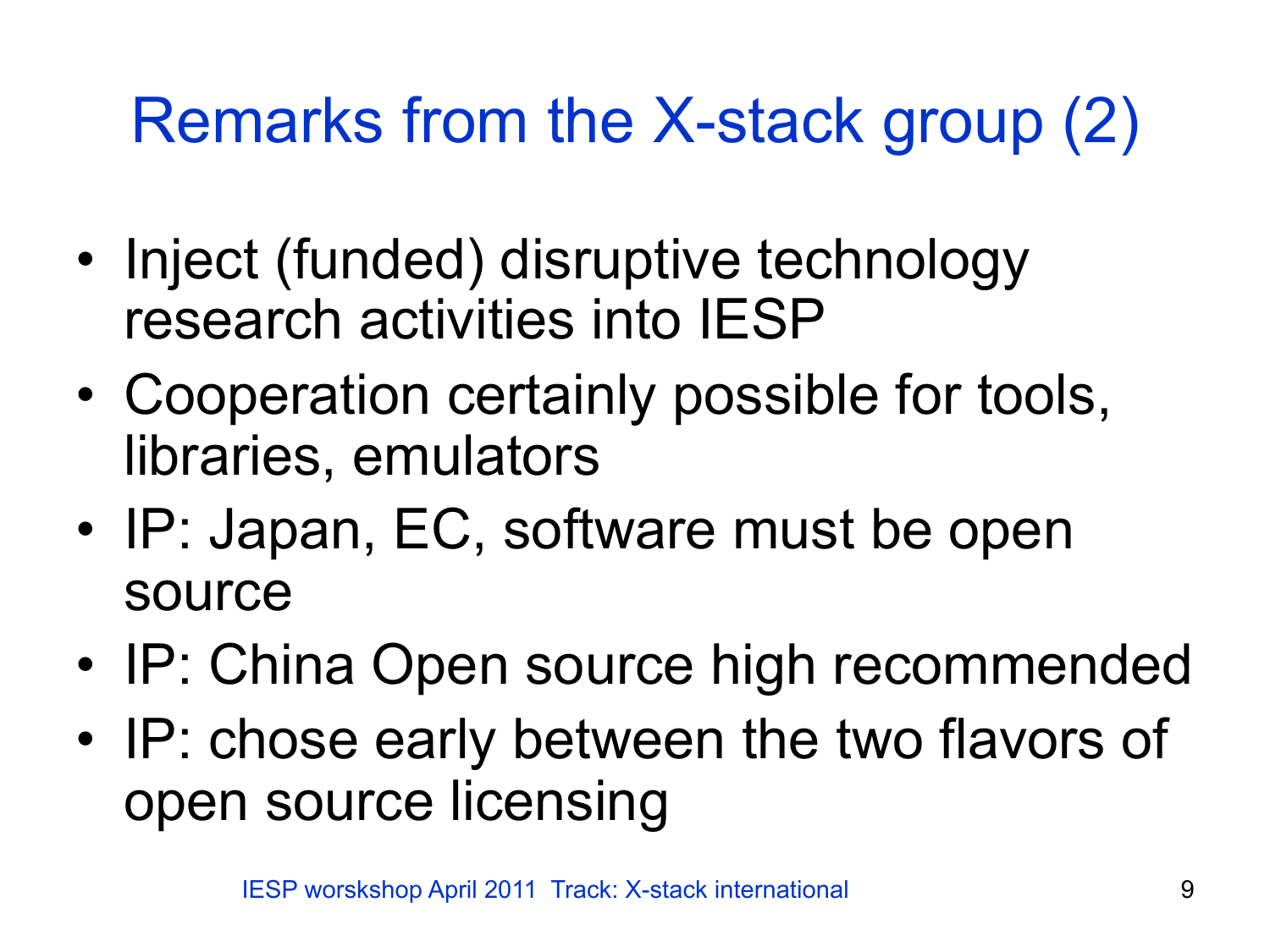## Remarks from the X-stack group (3)

- G8-type of inspirations for funding helpful, but only if broadened up enough (Gn-n large enough)
- Define specific exascale challenges that could be tackled at national research levels in (normal) competition
- Define working groups that become problem owners of specific topics on the IESP roadmap (keep track of timing, etc.)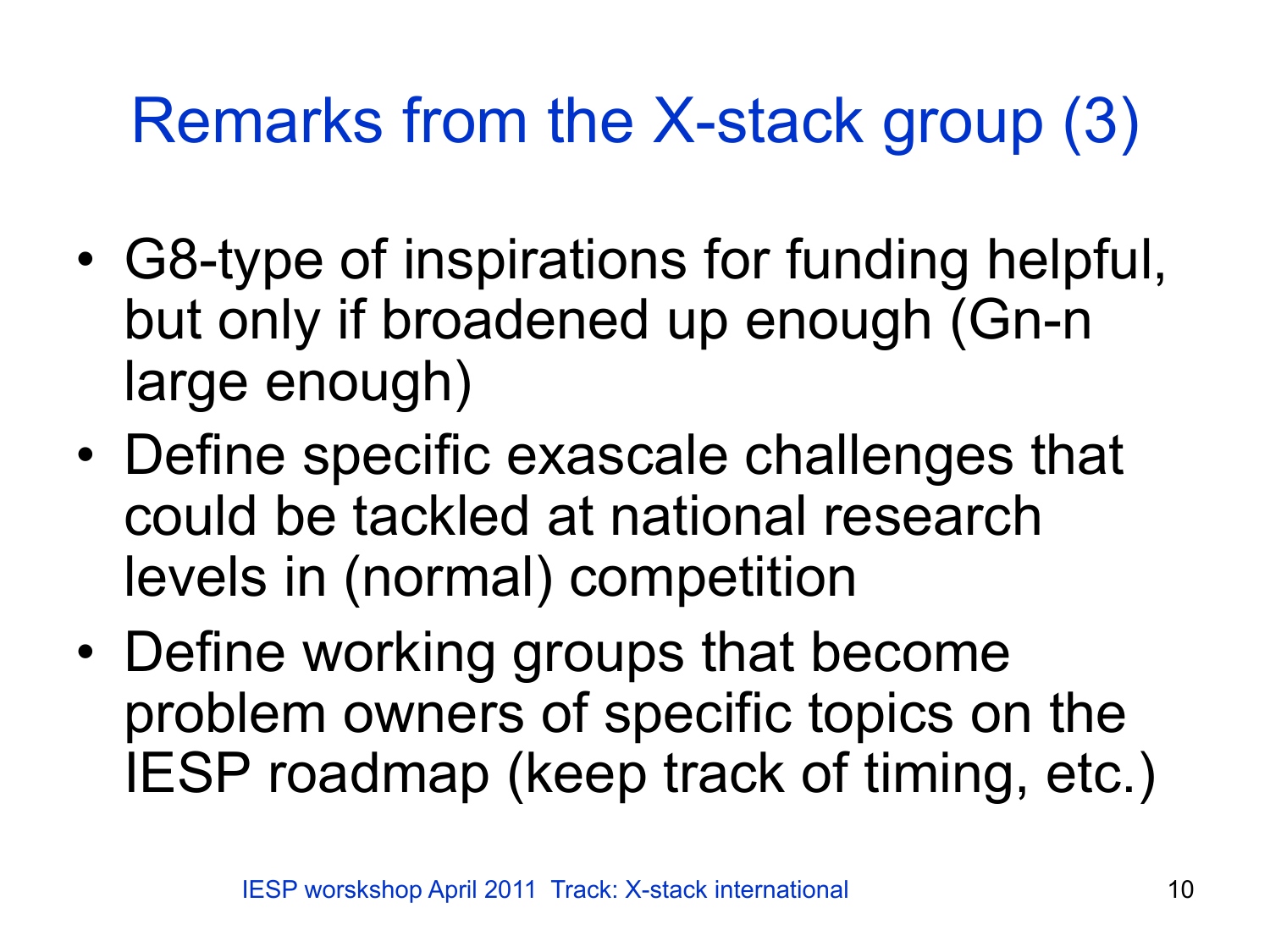## The Japanese appendix additional info

IESP worskshop April 2011 Track: X-stack international 11